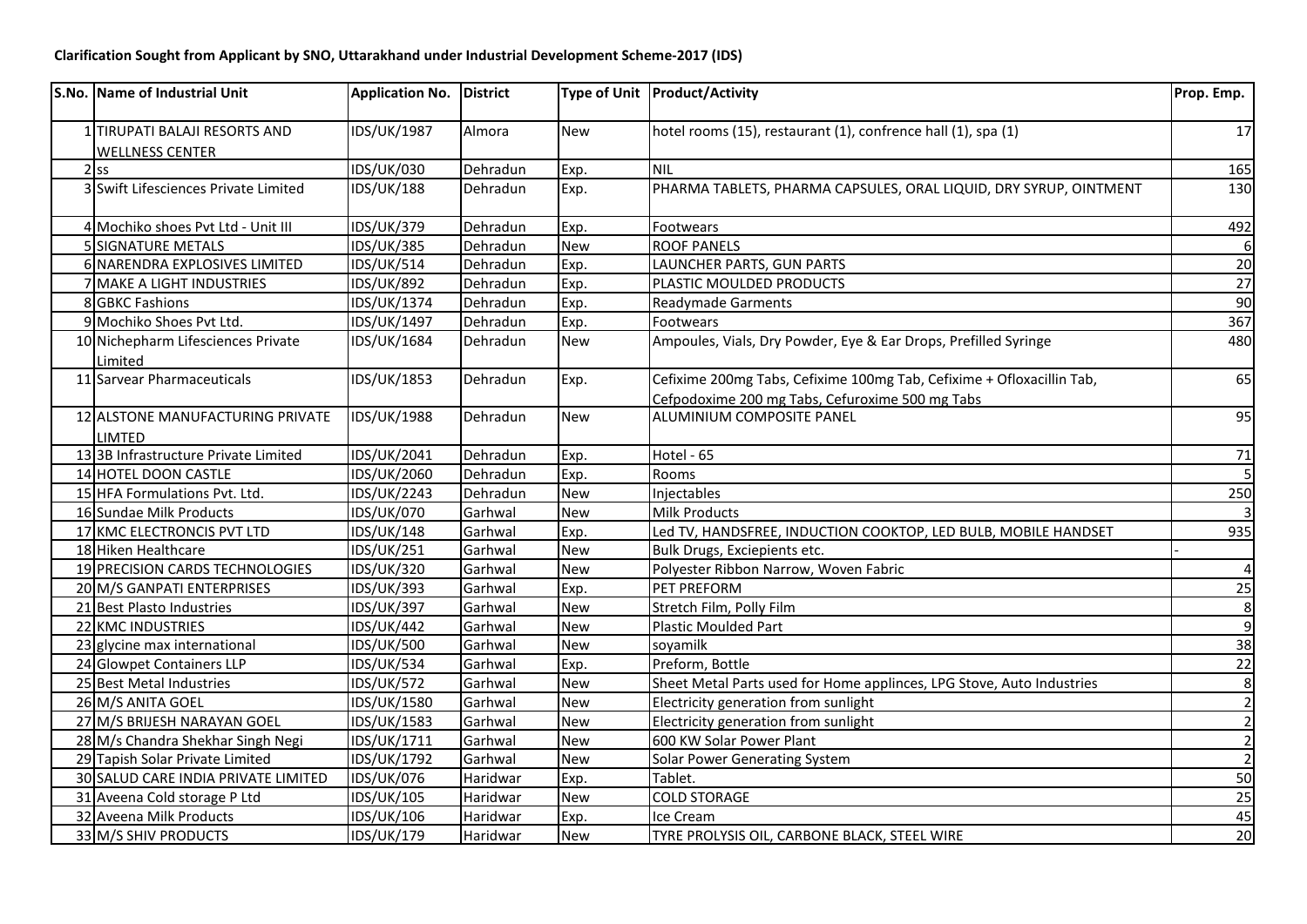| S.No. Name of Industrial Unit                       | <b>Application No.</b> | District        |            | Type of Unit   Product/Activity                                             | Prop. Emp. |
|-----------------------------------------------------|------------------------|-----------------|------------|-----------------------------------------------------------------------------|------------|
| 34 KIM HEALTHCARE (A UNIT OF KIM                    | <b>IDS/UK/198</b>      | Haridwar        | Exp.       | Tablets, Liquids, Capsules.                                                 | 60         |
| LABORATORIES PVT. LTD.)                             |                        |                 |            |                                                                             |            |
| 35 JAYTEE EXPORT                                    | <b>IDS/UK/206</b>      | Haridwar        | Exp.       | <b>SOCKS</b>                                                                | 48         |
| 36 AVSR GROUP OF COMPANIES                          | <b>IDS/UK/212</b>      | Haridwar        | Exp.       | Vaccume Forming products, Injection Moulding products                       | 17         |
| 37 Shuchi Sagar Hospitality Private                 | <b>IDS/UK/224</b>      | Haridwar        | <b>New</b> | Room Rent(Delux)-No. of rooms (28), Room Rent (Suites)-No. of rooms (4),    | 39         |
| Limited                                             |                        |                 |            | Conferences/ Kitty Parties- No. of parties (50), Conference/Meetings-No. of |            |
|                                                     |                        |                 |            | Conferences (30), Restaurant- Seating Capacity (50)                         |            |
| 38 PADMAVATI PIPES & FITTINGS INC.<br>UNIT 1        | <b>IDS/UK/234</b>      | Haridwar        | Exp.       | PVC Pipes, PVC Fittings                                                     | 100        |
| 39 PATANJALI AYURVED LIMITED                        | <b>IDS/UK/259</b>      | Haridwar        | <b>New</b> | Corrugated box, Printing                                                    | 306        |
| (PACKGING UNIT)                                     |                        |                 |            |                                                                             |            |
| 40 Penta Latex LLP                                  | <b>IDS/UK/291</b>      | Haridwar        | Exp.       | Condom                                                                      | 364        |
| 41 LIFE GEM MEDI HEALTH CARE (INDIA)                | <b>IDS/UK/297</b>      | Haridwar        | <b>New</b> | Tablet, Syrup, Capsules, Ointment                                           | 25         |
| 42 AUTOMAT IRRIGATION PRIVATE                       | <b>IDS/UK/332</b>      | Haridwar        | Exp.       | Sprinklers, PVC Ball Valve, Screen & Disc, Hydro-Cyclone, Head units        | 178        |
| LIMITED (UNIT-4)                                    |                        |                 |            |                                                                             |            |
| 43 VRH ENTERPRISES                                  | <b>IDS/UK/348</b>      | Haridwar        | Exp.       | pet bottels                                                                 | 14         |
| 44 UTTAM PACKAGING                                  | <b>IDS/UK/384</b>      | Haridwar        | Exp.       | Tablet, Capsule, Syrup, Ointment, Injection (Wet+Dry)                       | 90         |
| 45 BADRIVAS BIOTECH PVT. LTD.                       | IDS/UK/401             | Haridwar        | Exp.       | TABLET, CAPSULE, SYRUP, OINTMENT                                            | 35         |
| 46 PROCHEM PHARMACEUTICALS                          | IDS/UK/409             | Haridwar        | Exp.       | Capsules, Tablets.                                                          | 212        |
| PRIVATE LIMITED                                     |                        |                 |            |                                                                             |            |
| 47 AURO SUNDARAM PLY AND DOOR                       | <b>IDS/UK/423</b>      | Haridwar        | Exp.       | BLOCK BOARD PLYWOOD FLUSH DOOR                                              | 500        |
| PRIVATE LIMITED UNIT-II                             |                        |                 |            |                                                                             |            |
| 48 R J INDUSTRIAL CORPORATION                       | IDS/UK/425             | <b>Haridwar</b> | Exp.       | <b>Heating Cable Mat, RTD</b>                                               | 25         |
| 49 AMBIC AAYURCHEM LTD                              | <b>IDS/UK/437</b>      | Haridwar        | Exp.       | Tablets, Capsules, Syrup                                                    | 95         |
| 50 AAGYA BIOTECH PVT. LTD.                          | <b>IDS/UK/450</b>      | Haridwar        | Exp.       | Tablet, Capsule, Syrup, Ointment                                            | 291        |
| 51 DEVBHOOMI PULP AND PAPER<br>INDUSTRIES PVT. LTD. | <b>IDS/UK/457</b>      | Haridwar        | Exp.       | <b>Kraft Paper</b>                                                          | 20         |
| 52 IGNITE METATRONICS PVT. LTD.                     | <b>IDS/UK/473</b>      | Haridwar        | Exp.       | ALLUMINIUM B-22 CAP FOR LED NICKEL, MS NIVCKEL PLATED WIRE, SURFACE         | 18         |
|                                                     |                        |                 |            | <b>FINISHED CAPS FOR LED</b>                                                |            |
| 53 DIVERGENT INDUSTRIES PVT. LTD.                   | <b>IDS/UK/475</b>      | Haridwar        | Exp.       | ALLUMINIUM B-22 CAP FOR LED, ALLUMINIUM TL CAP FOR TLED, LIW FOR LAMPS      | 32         |
| <b>54 AUTO LINKS</b>                                | <b>IDS/UK/483</b>      | Haridwar        | <b>New</b> | Aluminum Die Casting, Plastic Compnents, Plastic Molded Item                | 33         |
| 55 PRITHVIRAJ INDUSTRIES                            | <b>IDS/UK/524</b>      | Haridwar        | Exp.       | Hammer Union, Other Oil Gas Industry Field Products                         | 140        |
| 56 COTEC HEALTHCARE PVT.LTD. UNIT-V                 | <b>IDS/UK/533</b>      | Haridwar        | New        | <b>HARMONS PRODUCT</b>                                                      | 160        |
| 57 RAM RATNA ELECTRICALS LIMITED                    | <b>IDS/UK/537</b>      | Haridwar        | Exp.       | Ceiling Fans, LED Lights                                                    | 450        |
| 58 RELIEF BIOTECH PRIVATE LIMITED                   | IDS/UK/538             | Haridwar        | Exp.       | Tablet, Capsules, Syrup, Ointment                                           | 58         |
| 59 SHREE MAHAVEER ENGINEERING                       | <b>IDS/UK/558</b>      | Haridwar        | Exp.       | Architecture and Engineering Activities/Piling Works                        | 80         |
| <b>CONSULTANTS ROORKEE</b>                          |                        |                 |            |                                                                             |            |
| 60 Jai Durga Industries                             | <b>IDS/UK/561</b>      | Haridwar        | Exp.       | Polyster Sweng thread                                                       | 15         |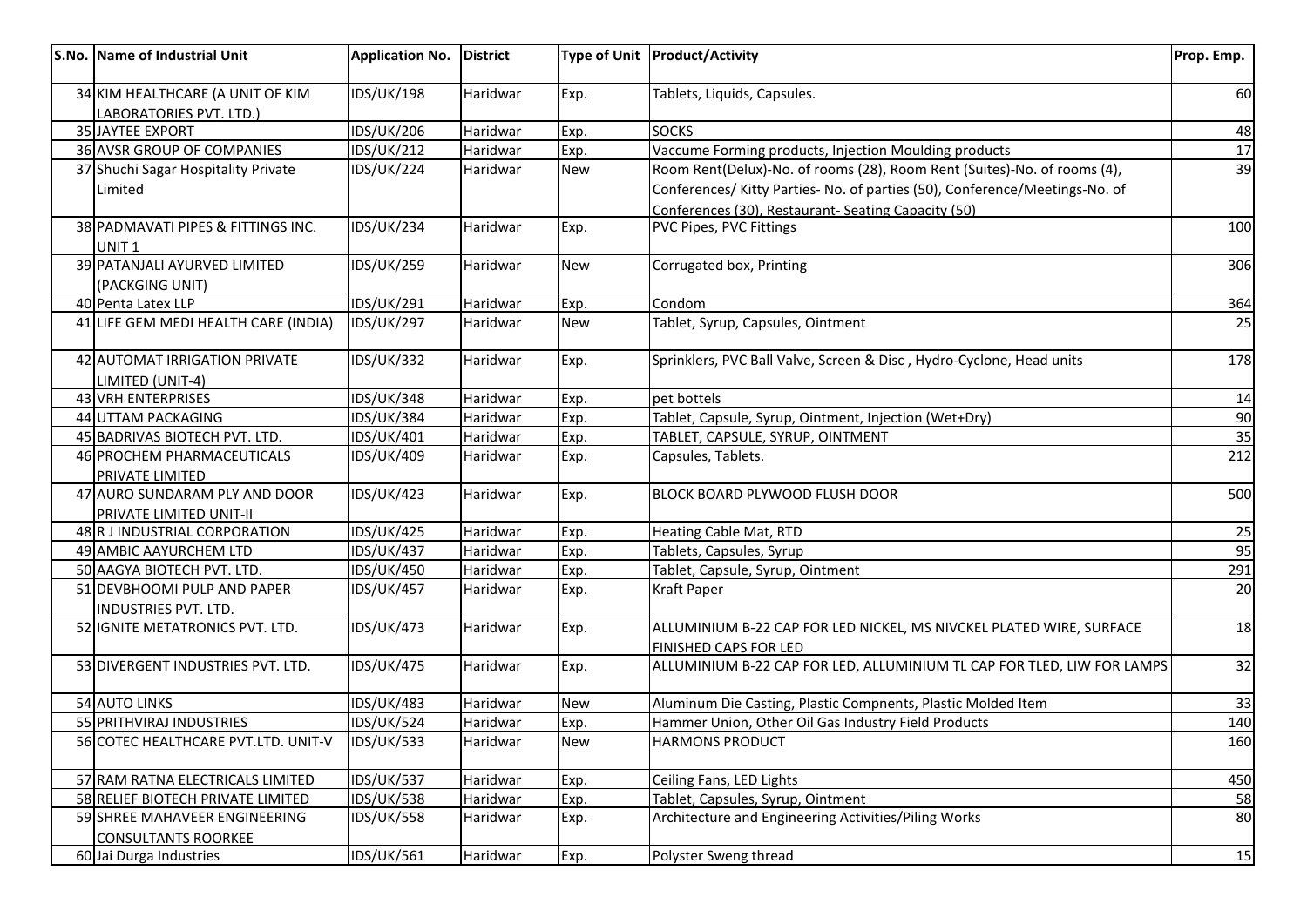| S.No. Name of Industrial Unit       | <b>Application No.</b> | <b>District</b> |            | Type of Unit   Product/Activity                                             | Prop. Emp. |
|-------------------------------------|------------------------|-----------------|------------|-----------------------------------------------------------------------------|------------|
| 61 SHAKTI INDUSTRIES                | <b>IDS/UK/584</b>      | Haridwar        | Exp.       | Plastic Component, Pet Bottle, Led Light                                    | 39         |
| 62 BILL FORGE PRIVATE LIMITED       | <b>IDS/UK/590</b>      | Haridwar        | Exp.       | STEERING RACES, RETAINER VALVE                                              | 224        |
| 63 C&S ELECTRIC LIMITED             | IDS/UK/591             | Haridwar        | Exp.       | MINIATURE CIRCUIT BREAKER, EARTH LEAK CIRCUIT BREAKER (RCCB), SWITCH,       | 1090       |
|                                     |                        |                 |            | PLUGS AND SOCKETS, SHEET METAL COMPONENTS, ENCLOSURES, MEDIUM               |            |
|                                     |                        |                 |            | <b>VOLTAGE PANELS AND RING MAIN UNIT</b>                                    |            |
| 64 AMBAY PLASTIC INDUSTRY           | <b>IDS/UK/592</b>      | Haridwar        | Exp.       | PLASTIC BOTTLE, DROPPER AND INDUCTION CAP, PLASTIC SPOON                    | 6          |
| 65 ARVIND CHEMI SYNTHETICS PVT. LTD | <b>IDS/UK/598</b>      | Haridwar        | <b>New</b> | HDPE/PP WOVEN bopp BAGS, LAMINATED                                          | 40         |
| 66 Om Packaging Industries          | <b>IDS/UK/600</b>      | Haridwar        | Exp.       | <b>Corrugated Packaging Material</b>                                        | 47         |
| 67 CHEMIN SPRINGS INDIA PVT LTD     | <b>IDS/UK/603</b>      | Haridwar        | Exp.       | Coil Spring                                                                 | 11         |
| 68 Sankhubaba International         | <b>IDS/UK/613</b>      | Haridwar        | Exp.       | Herbal shampoo & Soaps, Air Freshener & perfumery Compound, Essential Oils, | 35         |
|                                     |                        |                 |            | Herbal Oils & Fixed Oils, Herbal Creams & Lotions, Herbal Syrups            |            |
| 69 DIVYA PACKMAF PVT LTD            | <b>IDS/UK/617</b>      | Haridwar        | Exp.       | Caps, HDPE Bottles, Plastic Containers, Pet Bottles, PP Caps and Label      | 189        |
| 70 UTTARAKHAND PACKAGING            | <b>IDS/UK/633</b>      | Haridwar        | Exp.       | PLAIN / PRINTED PLASTIC FILM, PLAIN / PRINTED PLASTIC POUCH, SILAGE         | 50         |
| 71 PRITAM INTERNATIONAL PRIVATE     | <b>IDS/UK/636</b>      | Haridwar        | Exp.       | COSMETIC PRODUCTS, DETERGENT AND CLEANERS, PHARMACEUTICALS                  | 281        |
| LIMITED                             |                        |                 |            | <b>PRODUCTS</b>                                                             |            |
| 72 GALAXY PACKAGING SOLUTION        | <b>IDS/UK/643</b>      | Haridwar        | Exp.       | <b>CORRUGATED BOXES</b>                                                     | 15         |
| 73 J.J. PRINTERS & PACKAGING        | <b>IDS/UK/648</b>      | Haridwar        | Exp.       | ALL COLOUR PRINTING, MELLAMINE FOIL PAPER, (.45 GSM), PRINTED DUPLEX        | 9          |
|                                     |                        |                 |            | CARTONS, CATLOGUES, CALENDARS & BOOK PRINTING, LABELS, Lamination Die       |            |
|                                     |                        |                 |            | <b>Cutting &amp; Paper Cutting</b>                                          |            |
| 74 GINNI FILAMENTS LIMITED          | <b>IDS/UK/659</b>      | Haridwar        | <b>New</b> | MANUFACTURE OF SOAP ALL FORMS, MANUFACTURE OF ALL TYPES OF                  | 242        |
|                                     |                        |                 |            | DETERGENT AND SIMILAR WASHING AGENTS EXCLUDING SOAP, MANUFACTURE            |            |
|                                     |                        |                 |            | OF PERFUMES AND COLOGNE DE-EAU, MANUFACTURE OF PREPARATIONS FOR             |            |
|                                     |                        |                 |            | ORAL OR DENTAL HYGIENE (INCLUDES MANUFACTURE                                |            |
|                                     |                        |                 |            | TOOTHPASTES, TOOTHPOWDER, MOUTHWASH, ORAL PERFUMES ETC),                    |            |
|                                     |                        |                 |            | MANUFACTURE OF HAIR OIL, SHAMPOO, HAIR DYE ETC, (INCLUDES                   |            |
|                                     |                        |                 |            | MANUFACTURE OF SHAMPOO, HAIR SPRAYS, HAIR FIXERS, HAIR OILS, HAIR           |            |
|                                     |                        |                 |            | COEAME HAID DVEC AND DIEACHEC ETCL                                          |            |
| 75 GANGA THERMOPACK                 | <b>IDS/UK/666</b>      | Haridwar        | Exp.       | EPS THERMOCOLE PACKING                                                      | 150        |
| 76 APIS INDIA LIMITED               | <b>IDS/UK/673</b>      | Haridwar        | Exp.       | Honey, Dates                                                                | 292        |
| 77 BLIZE PRINTERS                   | <b>IDS/UK/682</b>      | Haridwar        | Exp.       | MONO CARTON, MEDICINE PRINTING, INDUSTRIAL PRINTING                         | 14         |
| 78 CREATIVE INDUSTRIES UNIT-II      | <b>IDS/UK/684</b>      | Haridwar        | Exp.       | Plastic Bottle/Caps/container/Closures/Similar Article                      | 17         |
| 79 ORCHID PACKAGING                 | <b>IDS/UK/685</b>      | Haridwar        | <b>New</b> | <b>PAPER &amp; PAPER PRODUCTS</b>                                           | 23         |
| 80 ROORKEE FOIL                     | <b>IDS/UK/687</b>      | Haridwar        | Exp.       | ALUMINIUM FOILS & PAPER PRINTING                                            | 23         |
| 81 NOVATEUR ELECTRICAL & DIGITAL    | <b>IDS/UK/688</b>      | Haridwar        | Exp.       | MCB, RCCB, REWIREABLE SWITCH, SWITCH, SOCKET, FAN REGULATORS ETC.           | 1082       |
| SYSTEMS PVT. LTD.                   |                        |                 |            |                                                                             |            |
| 82 SUNREN TECHNOLOGIES PRIVATE      | <b>IDS/UK/689</b>      | Haridwar        | Exp.       | <b>AUTO PARTS</b>                                                           | 44         |
| LIMITED                             |                        |                 |            |                                                                             |            |
| 83 JBC ENGINEERS PRIVATE LIMITED    | <b>IDS/UK/702</b>      | Haridwar        | Exp.       | UNIVERSAL MOTORS, MIXER AND GRINDER                                         | 225        |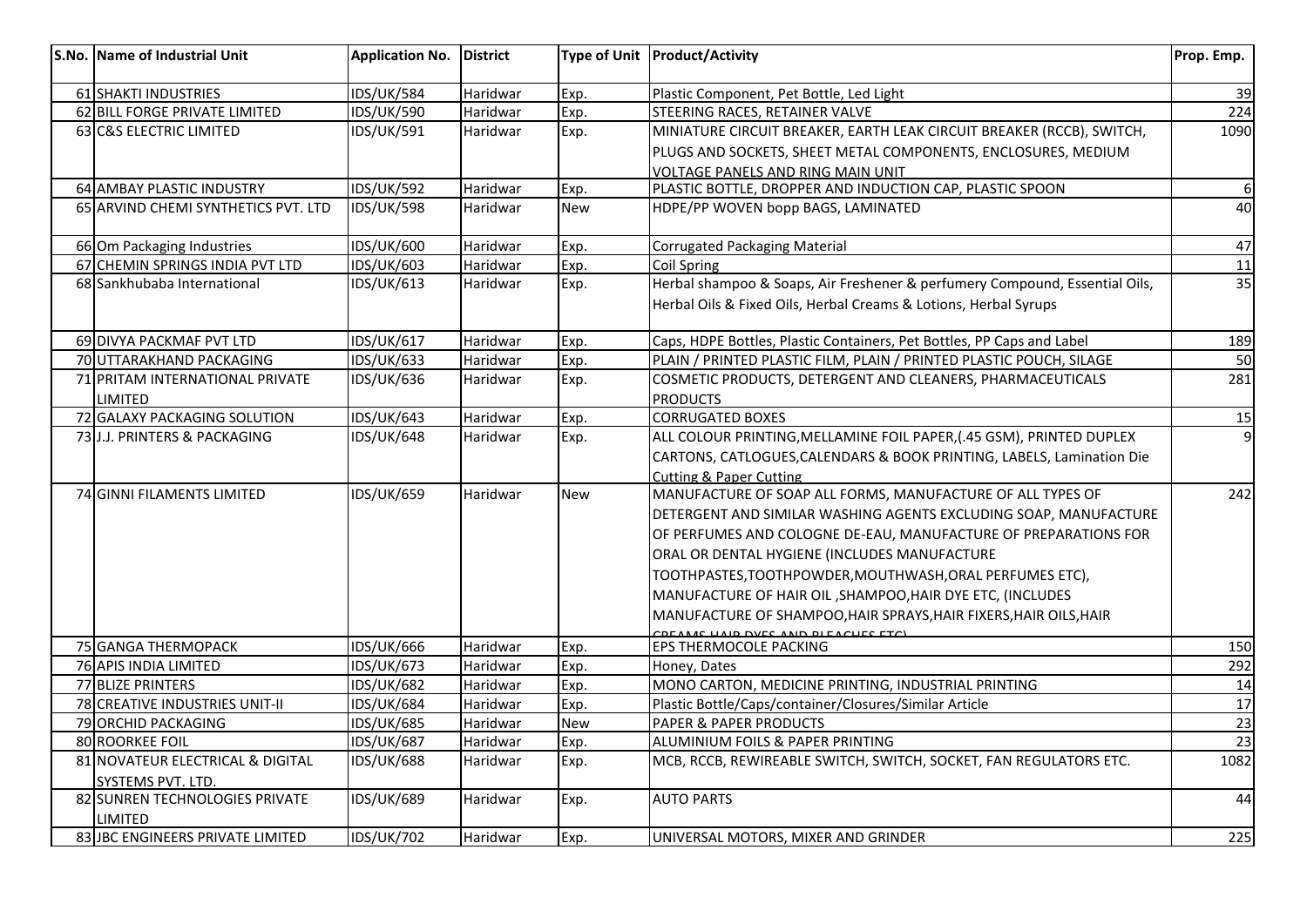| S.No. Name of Industrial Unit                       | Application No. District |          |            | Type of Unit Product/Activity                                                                                                                      | Prop. Emp.      |
|-----------------------------------------------------|--------------------------|----------|------------|----------------------------------------------------------------------------------------------------------------------------------------------------|-----------------|
| 84 PARAGON INDUSTRIES LIMITED                       | <b>IDS/UK/721</b>        | Haridwar | Exp.       | GENERAL ENGG. QUALITY SHEET, BOTTLE CAP SHEET, FOIL UNIT SHEET,<br>CHEQUERED SHEET, ROOFING SHEET                                                  | 200             |
| 85 M/S ORCHID BIOTECH LIMITED                       | <b>IDS/UK/726</b>        | Haridwar | Exp.       | Tablet, CAPSULE, LUQUID, OINMENT                                                                                                                   | 50              |
| 86 ZANEKA HEALTHCARE LTD                            | IDS/UK/739               | Haridwar | Exp.       | TABLETS, CAPSULE, DRY SYRUP, DRY POWDER INJECTION, DRY LIQUID                                                                                      | 205             |
| 87 GREEN ENERGY                                     | <b>IDS/UK/765</b>        | Haridwar | <b>New</b> | Pyrolysis oil, steel, Carbon                                                                                                                       | 20              |
| 88 U.S.METAL PRODUCTS                               | <b>IDS/UK/875</b>        | Haridwar | Exp.       | <b>FAN PARTS</b>                                                                                                                                   | 45              |
| 89 DENSO INDIA PVT. LTD.                            | <b>IDS/UK/881</b>        | Haridwar | Exp.       | ACG-S HALL SENSOR                                                                                                                                  | 308             |
| 90 JAYASHREE POLYMERS PRIVATE<br>LIMITED            | IDS/UK/1059              | Haridwar | Exp.       | ANSSD-107 (CAP NOISE ASSY BLACK KSPL30700-KFC-9300, 52147-KTC-9000<br>RUBBER BUSH REAR FORK, 571009135801 Hose (Snorkel to Air Filter), 52170-KST- | 238             |
|                                                     |                          |          |            | 9400 SLIDER CHAIN, 14670-035-0300 (SPROCKET COMP. CAM CHAIN GUIDE)                                                                                 |                 |
| 91 M/S SAGDI VENEER & SAW MILLS                     | IDS/UK/1095              | Haridwar | New        | core veneer                                                                                                                                        | 50              |
| 92 M/S ACCURATUS (INDIA)                            | IDS/UK/1107              | Haridwar | Exp.       | MECHANICAL COMPONENTS                                                                                                                              | $\overline{7}$  |
| 93 M/s Siddhidatri Appliances Pvt. Ltd.             | IDS/UK/1123              | Haridwar | <b>New</b> | LP Gas Stove, LP Gas Stove Glass                                                                                                                   | 50              |
| 94 ASIAN PLASTO INDUSTRIES                          | IDS/UK/1128              | Haridwar | Exp.       | <b>HDPE Bottles</b>                                                                                                                                | 45              |
| 95 US CROP SCIENCES INDIA                           | IDS/UK/1144              | Haridwar | <b>New</b> | FIGHTER GR, KRANTI IN, BOLT IN                                                                                                                     | $\overline{23}$ |
| 96 S & S PRINT-O-PACK                               | IDS/UK/1350              | Haridwar | Exp.       | Plastic Component (Houseware & Thermoware)                                                                                                         | $\overline{22}$ |
| 97 INNOVATION AYURVEDA PRIVATE<br>LIMITED           | IDS/UK/1404              | Haridwar | <b>New</b> | Tablests/Bolus, SYRUP, POWDER POUCH                                                                                                                | 41              |
| 98 KAMAAKYA MOTORS PRIVATE LIMITED                  | <b>IDS/UK/1421</b>       | Haridwar | <b>New</b> | SERVICES OF TATA MOTORS                                                                                                                            | $\infty$        |
| 99 ULTRA CRAFT MOLDERS PVT. LTD.                    | <b>IDS/UK/1428</b>       | Haridwar | Exp.       | Plastic Caps & Bottles                                                                                                                             | 10              |
| 100 YAJURDEV ENGINEERING PRIVATE<br><b>LIMITED</b>  | IDS/UK/1461              | Haridwar | <b>New</b> | BUFFER ASSLY (MILD STEEL), AXLE BOX HOUSING, CENTRA PIVOT TOP,<br>ADOPTER(SGCI), AUTO COMPONENTS(CI)                                               | 40              |
| 101 M.T.T. PACK AND PRINTING PRESS                  | IDS/UK/1581              | Haridwar | Exp.       | <b>MONO CARTON</b>                                                                                                                                 | 54              |
| 102 M/S DHARA INDIA PRIVATE LIMITED                 | IDS/UK/1706              | Haridwar | <b>New</b> | Manufacturing of Spices, Garam Masala , Essence , Black Chili Powder and Misc<br>Spcies used in Chips , Namkeen, Kurkure                           | 50              |
| 103 PRINT PACK INDUSTRIES                           | IDS/UK/1722              | Haridwar | <b>New</b> | <b>NON -WOVEN FABRIC CARRY BAGS</b>                                                                                                                | 24              |
| 104 GOLD PLUS GLASS INDUSTRY LIMITED                | <b>IDS/UK/1788</b>       | Haridwar | Exp.       | <b>FLOAT GLASS</b>                                                                                                                                 | 325             |
| 105 DARBARI VINYLS INDUSTRIES                       | IDS/UK/1827              | Haridwar | Exp.       | COOLING TOWER FILS, BLISTER FILM                                                                                                                   | 6               |
| 106 Munix Techno                                    | IDS/UK/1838              | Haridwar | <b>New</b> | Fan Shaft                                                                                                                                          | 30              |
| 107 Canixa Life Sciences Pvt. Ltd.                  | IDS/UK/1841              | Haridwar | Exp.       | Tablets, Capsules, Extarnal (Cream/Lotion).                                                                                                        | 75              |
| 108 LUXMI HERBAL PRODUCTS                           | IDS/UK/1858              | Haridwar | Exp.       | HERBS, ARURVEDIC FEED SUPPLIMENT, HERBS POWDER                                                                                                     | 26              |
| 109 MIRACLE LIFE SCIENCE                            | IDS/UK/1915              | Haridwar | Exp.       | DRY INJECTION, LIQUID INJECTION, OPTHALMIC DROPS, BETA LACTUM TABLET,<br>BETA LACTUM DRY SYRUP                                                     | 70              |
| 110 MEHAR INDUSTRIES                                | IDS/UK/1941              | Haridwar | <b>New</b> | Water Fall, Rotating Wheel, Cover Transparent, Battery Cover                                                                                       | 8 <sup>1</sup>  |
| 111 PELEDY FOODS & AGRO PRODUCTS<br>PRIVATE LIMITED | IDS/UK/1945              | Haridwar | <b>New</b> | PACKED VEGETABLE, GINGER GARLIC & ONION PASTE, JUICE & JAM, DRIED<br><b>FRUITS &amp; VEGETABLE</b>                                                 | 100             |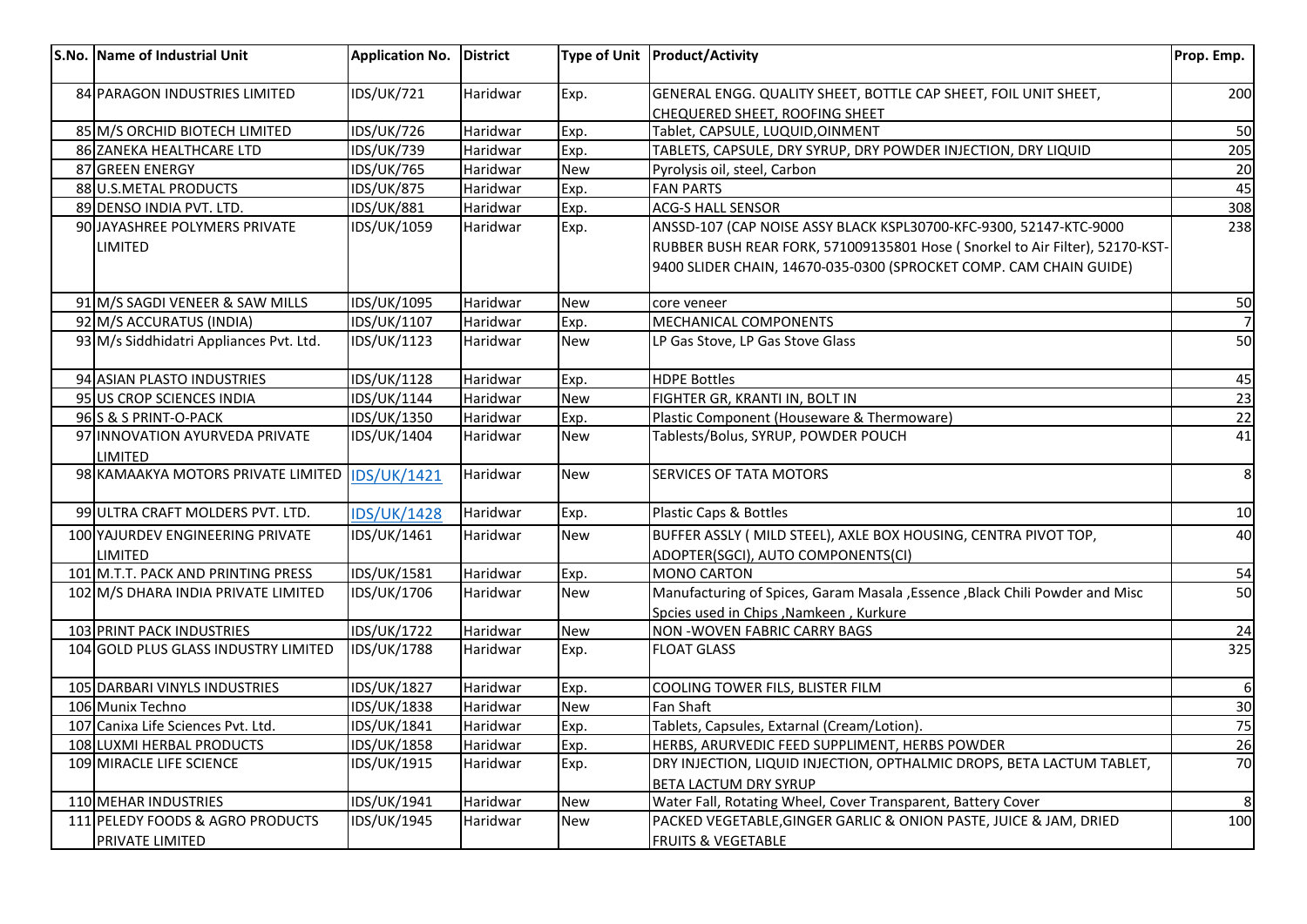|     | S.No. Name of Industrial Unit                   | <b>Application No.</b> | District |            | Type of Unit   Product/Activity                                    | Prop. Emp.     |
|-----|-------------------------------------------------|------------------------|----------|------------|--------------------------------------------------------------------|----------------|
|     |                                                 |                        |          |            |                                                                    |                |
|     | 112 PHOEBUS AIRCONDITIONING PVT LTD             | IDS/UK/1986            | Haridwar | Exp.       | <b>OUTER CABINET OF AC</b>                                         | 35             |
|     | 113 GITANSH MINDTECH ENGINEERS                  | IDS/UK/1992            | Haridwar | <b>New</b> | PLASTIC PARTS AND TOYS                                             | $\overline{9}$ |
|     | 114 SPARK ELECTROTECH                           | IDS/UK/2006            | Haridwar | <b>New</b> | PCB                                                                | 18             |
|     | 115 ECO TECHNOA                                 | IDS/UK/2007            | Haridwar | Exp.       | plastic caps & bottles                                             |                |
|     | 116 Cosmo Electro Industries Private<br>Limited | IDS/UK/2029            | Haridwar | New        | Switch, Sockets, Accessories                                       | 225            |
|     | 117 3B HOSPITALITY SERVICES PRIVATE<br>LIMITED  | <b>IDS/UK/2043</b>     | Haridwar | <b>New</b> | Hotel - 115 Rooms                                                  | 47             |
|     | 118 R K INDUSTRIES                              | <b>IDS/UK/2056</b>     | Haridwar | Exp.       | wire mash                                                          |                |
|     | 119 UTTAM DISTILLERIES LIMITED                  | IDS/UK/2058            | Haridwar | <b>New</b> | ETHANOL, ENA                                                       | 138            |
|     | 120 ALUDECOR LAMINATION PRIVATE                 | IDS/UK/2059            | Haridwar | New        | <b>Aluminum Coated Coils</b>                                       | 300            |
|     | <b>LIMITED UNIT 3</b>                           |                        |          |            |                                                                    |                |
| 121 | TALENT HEALTH CARE                              | IDS/UK/2061            | Haridwar | Exp.       | TABLETS, CAPSULES, DRY SYRUP, INJECTIONS                           | 130            |
|     | 122 SAFFRON PRINTS PVT. LTD.                    | IDS/UK/2063            | Haridwar | <b>New</b> | SELF ADHESIVE LABELS                                               | 16             |
|     | 123 ALLIED LABELS PVT LTD                       | IDS/UK/2111            | Haridwar | Exp.       | Labels/Stickers                                                    | 14             |
|     | 124 DENTAL SQUARE                               | IDS/UK/2148            | Haridwar | <b>New</b> | <b>Dental Surgery</b>                                              | 8 <sup>2</sup> |
|     | 125 NEUBIN LIFE SCIENCES PRIVATE                | IDS/UK/2158            | Haridwar | <b>New</b> | Capsule, Tablets.                                                  | 8 <sup>1</sup> |
|     | LIMITED                                         |                        |          |            |                                                                    |                |
|     | 126 STANDARD POLYVINYALS                        | IDS/UK/2164            | Haridwar | <b>New</b> | Wire & Cable, Wiring Harness                                       | <b>15</b>      |
|     | 127 DIAMOND TUFF GLASS ENTERPRISES (            | IDS/UK/2169            | Haridwar | <b>New</b> | UPVC DOOR AND WINDOW                                               | 8              |
|     | UNIT 2)                                         |                        |          |            |                                                                    |                |
|     | 128 SHREE KRISHNA ENTERPRISES                   | IDS/UK/2197            | Haridwar | <b>New</b> | HOTEL ROOMS, RESTAURENT, CATERING & BANQUET SERVICES - 56          | $\overline{9}$ |
|     | 129 JBC ENGINEERING PVT LTD                     | IDS/UK/2199            | Haridwar | <b>New</b> | Universal motor (In Pcs), Kitchen Appliances (In Pcs)              | 48             |
|     | 130 RIGHT TIME BUILDERS PVT LTD                 | IDS/UK/2233            | Haridwar | <b>New</b> | ACCOMODATION ROOMS - 75, RESTAURANT - 70, BANQUET - 490            | 100            |
|     | 131 SEPOY DRINKS PRIVATE LIMITED                | IDS/UK/2250            | Haridwar | <b>New</b> | <b>SOFT DRINKS</b>                                                 | 34             |
|     | 132 HARIPRIYA GARDEN & HOTEL                    | <b>IDS/UK/035</b>      | Nainital | Exp.       | hotel rooms restaurant and banquet                                 |                |
|     | 133 NAINI PACKERS                               | <b>IDS/UK/439</b>      | Nainital | New        | PLASTIC CRATES (NOS)                                               | 18             |
|     | 134 M/S JPG ENTERPRISES                         | <b>IDS/UK/445</b>      | Nainital | <b>New</b> | ROOM SERVICES AND RESTAURANT SERVICES (28 TO 30 ROOMS + RESTAURANT | 35             |
|     |                                                 |                        |          |            | <b>SERVICES)</b>                                                   |                |
|     | 135 OAK CLIMBING RESORT                         | <b>IDS/UK/469</b>      | Nainital | <b>New</b> | HOTEL/RESORT(ROOM RENTAL SERVICES)                                 | 14             |
|     | 136 MAA SHEETLA UDYOG PVT LTD                   | <b>IDS/UK/511</b>      | Nainital | <b>New</b> | <b>Bottling Plant</b>                                              | 139            |
|     | 137 GOLJU PET INDUSTRIES                        | <b>IDS/UK/715</b>      | Nainital | <b>New</b> | pet bottels                                                        |                |
|     | 138 GREEN FIELD RESORTS & ORCHARDS              | <b>IDS/UK/735</b>      | Nainital | Exp.       | hotel rooms/resorts and spa                                        | 14             |
|     | 139 uttarakhand hotels and resorts              | <b>IDS/UK/770</b>      | Nainital | New        | <b>HOTEL/RESORTS</b>                                               | 28             |
|     | 140 VIJAY ENTERPRISES - Game On                 | <b>IDS/UK/776</b>      | Nainital | <b>New</b> | <b>GAME ZONE</b>                                                   | 13             |
|     | 141 THE PANTHEON PUBLIC SCHOOL                  | <b>IDS/UK/889</b>      | Nainital | <b>New</b> | <b>Educational Institute</b>                                       | 34             |
|     | 142 JIM CORBETT MARRIOTT RESORT &               | IDS/UK/1211            | Nainital | Exp.       | ROOM OCCUPANCY, OTHER REVENUE (98 Rooms)                           | 95             |
|     | SPA (A unit of M/s Jindal Habitat               |                        |          |            |                                                                    |                |
|     | Solutions Pvt. Ltd.)                            |                        |          |            |                                                                    |                |
|     | 143 M/s Babaji Foods                            | <b>IDS/UK/1575</b>     | Nainital | <b>New</b> | bakery, Food and Beverages                                         | 30             |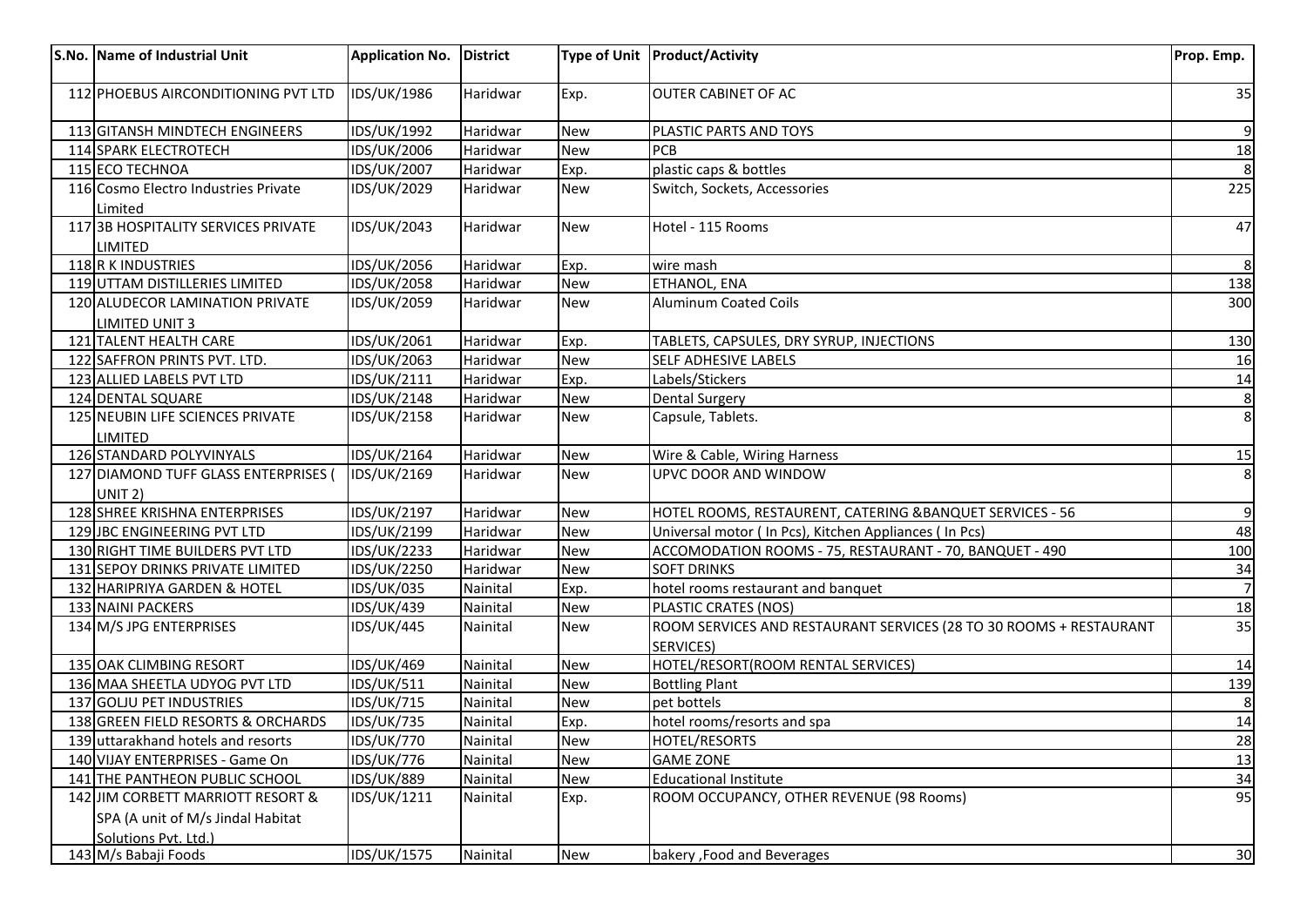| S.No. Name of Industrial Unit                         | Application No.    | <b>District</b> |            | Type of Unit Product/Activity                                                               | Prop. Emp.      |
|-------------------------------------------------------|--------------------|-----------------|------------|---------------------------------------------------------------------------------------------|-----------------|
| 144 MAA AMBIKA HOTEL AND RESORTS                      | IDS/UK/1808        | Nainital        | <b>New</b> | <b>HOTEL AND RESORTS - 40</b>                                                               | 43              |
| 145 OVER THE WORLD LLP                                | IDS/UK/1824        | Nainital        | <b>New</b> | 18 rooms and restaurant                                                                     | 20              |
| 146 ECGREENS RESORTS PRIVATE LIMITED                  | <b>IDS/UK/2027</b> | Nainital        | Exp.       | Room Service - 80                                                                           | 80              |
| 147 KALIGANGA-I SMALL HYDEL PROJECT 4<br><b>MW</b>    | IDS/UK/1501        | Rudraprayag     | <b>New</b> | <b>ELECTRICITY</b>                                                                          | 11              |
| 148 KALIGANGA-II SMALL HYDEL PROJECT<br>$(4.5$ MW $)$ | IDS/UK/1504        | Rudraprayag     | <b>New</b> | <b>ELECTRICITY</b>                                                                          | 11              |
| 149 M/S SHIVALIK VALLEY RESORTS INN                   | IDS/UK/1739        | Rudraprayag     | <b>New</b> | HOTEL AND MOTELS                                                                            | 20              |
| 150 prestige onida ltd unit - ii                      | <b>IDS/UK/551</b>  | Tehri           | Exp.       | packaging material, bottle printing                                                         | 15              |
| 151 AUTO LINKS                                        | IDS/UK/554         | Tehri           | Exp.       | packaging material                                                                          | $\overline{9}$  |
| 152 Mahananda Spa and Resorts Pvt. Ltd.               | <b>IDS/UK/616</b>  | Tehri           | <b>New</b> | Rooms, Restaurant, Spa                                                                      | 550             |
| 153 Hotel R                                           | <b>IDS/UK/741</b>  | Tehri           | <b>New</b> | Hotel Rooms (12), Restaurant (1), Spa (1)                                                   | 17              |
| 154 Highland Bottlers & Blenders                      | IDS/UK/1392        | Tehri           | <b>New</b> | Indian Made Foreign Liquor                                                                  | 58              |
| 155 HOTEL HOUR                                        | IDS/UK/1474        | Tehri           | <b>New</b> | Hotel with rooms (8), Restaurant (1)                                                        | 17              |
| 156 HOTEL OUR                                         | IDS/UK/1475        | Tehri           | <b>New</b> | Hotel with rooms (8), Restaurant (1)                                                        | 17              |
| 157 M/S BHAGWAN SINGH PUNDIR                          | IDS/UK/1807        | Tehri           | <b>New</b> | <b>ELECTRICTY</b>                                                                           | 3               |
| 158 HOTEL CHAHAT                                      | IDS/UK/1857        | Tehri           | Exp.       | <b>HOTEL SERVICE - 22 Rooms</b>                                                             | $\overline{9}$  |
| 159 AV SUN POWER PVT LTD                              | IDS/UK/1896        | Tehri           | <b>New</b> | SOLAR POWER PLANT                                                                           | $\overline{3}$  |
| 160 AYURVAIDYA GRAMA                                  | IDS/UK/2066        | Tehri           | <b>New</b> | ROOM REVENUE - 20, OTHER REVENUE                                                            | 30              |
| 161 UI FABRICATORS PRIVATE LIMITED                    | IDS/UK/013         | <b>USN</b>      | <b>New</b> | <b>CYLINDER</b>                                                                             | 135             |
| 162 TRANSCON POWER PVT.LTD.                           | <b>IDS/UK/028</b>  | <b>USN</b>      | <b>New</b> | AUTO COMPONENT OF AUTO PARTS                                                                | 74              |
| 163 OLIQ FOOD AND BEVERAGE                            | <b>IDS/UK/117</b>  | <b>USN</b>      | <b>New</b> | Drinking water (Itr), Carbonated Drink (Bottle), Flavor Drink (Bottle)                      | <u>15</u>       |
| 164 SHRI DURGA FOODS                                  | <b>IDS/UK/233</b>  | <b>USN</b>      | Exp.       | Rice                                                                                        | $\overline{6}$  |
| 165 HALDUA RICE MILL                                  | <b>IDS/UK/274</b>  | <b>USN</b>      | Exp.       | Rice, Rice Bran, Paddy Husk                                                                 | 12              |
| 166 HOLOSTIK INDIA LIMITED                            | <b>IDS/UK/278</b>  | <b>USN</b>      | Exp.       | Holographic Paper, Laminate Pouches, Laminates- Aluminium Foil, LD Strip,<br>Laminates Foil | 13              |
| 167 KISAN RICE MILL                                   | <b>IDS/UK/281</b>  | <b>USN</b>      | Exp.       | Rice                                                                                        | $\overline{2}$  |
| 168 PN DIE CASTINGS PVT LTD                           | <b>IDS/UK/381</b>  | <b>USN</b>      | Exp.       | Aluminium die casted parts                                                                  | 30 <sub>o</sub> |
| 169 NANOFIL TECHNOLOGIES PRIVATE<br>LIMITED           | <b>IDS/UK/403</b>  | <b>USN</b>      | Exp.       | POLYMER COMPOUND                                                                            | 155             |
| 170 GALWALIA ISPAT UDYOG PRIVATE<br><b>LIMITED</b>    | <b>IDS/UK/471</b>  | <b>USN</b>      | Exp.       | <b>BILLETS INGOTS BLOOMS AND SLABS</b>                                                      | 42              |
| 171 DHANI RESORT                                      | <b>IDS/UK/472</b>  | <b>USN</b>      | New        | Hotel, Restaurents & Banquet Hall                                                           | 22              |
| 172 SHIV SHAKTI PROCESSED FOODS<br>PRIVATE LIMITED    | <b>IDS/UK/479</b>  | <b>USN</b>      | Exp.       | WHEAT PRODUCTS LIKE MAIDA, AATTA                                                            | 115             |
| 173 I K SHAH INDUSTRIES                               | <b>IDS/UK/499</b>  | <b>USN</b>      | <b>New</b> | Flour and choker, mustord seed                                                              | 8               |
| 174 METAUX ACCURATECH                                 | IDS/UK/671         | <b>USN</b>      | New        | SHEET METAL PRODUCTS                                                                        | 18              |
| 175 HANS FOODS                                        | <b>IDS/UK/681</b>  | <b>USN</b>      | Exp.       | Rice, Bran                                                                                  | 10              |
| 176 JAI HIND AUTO TECH INDUSTRIES                     | <b>IDS/UK/705</b>  | <b>USN</b>      | Exp.       | Plactick Injection Moulding (Automobile)                                                    | 180             |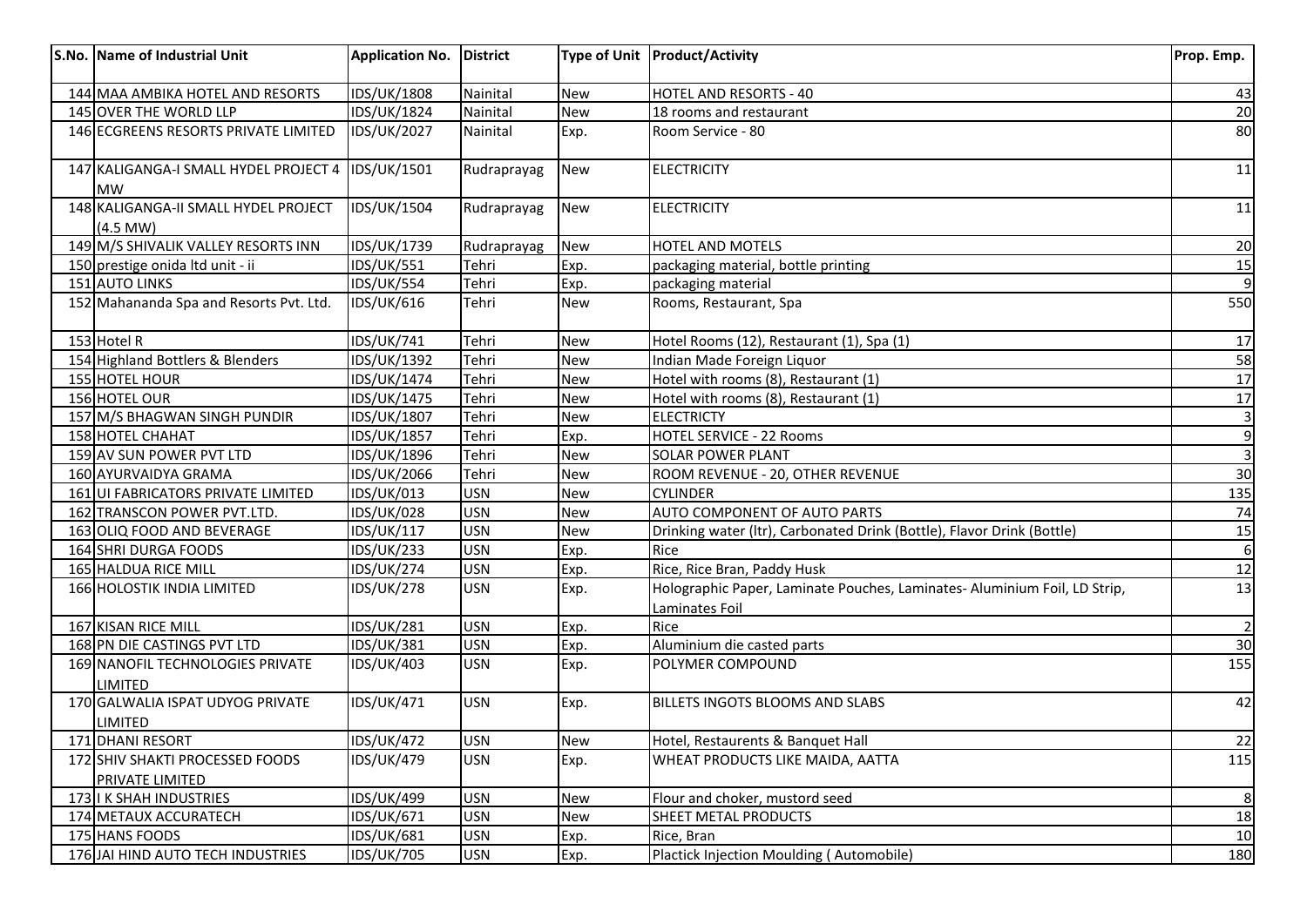| 177 MAA SHARDA AUTOMOTIVES<br><b>IDS/UK/767</b><br><b>USN</b><br><b>New</b><br>automobile components<br>178 YADAV FOODS LIMITED<br><b>IDS/UK/792</b><br><b>USN</b><br>Exp.<br>Maida, Aata, Suji, Choker<br><b>IDS/UK/802</b><br><b>USN</b><br>Gum Powder, Printing Ink Manufacturer<br>179 S.R.L. Industries<br><b>New</b><br>180 AARYAV INDUSTRIES<br><b>USN</b><br><b>IDS/UK/841</b><br><b>New</b><br>Non Woven Bags<br>181 SHRI SIDDHI VINAYAK INDUSTRIES<br><b>USN</b><br><b>IDS/UK/851</b><br>PRINTED PAPER<br><b>New</b><br><b>IDS/UK/873</b><br><b>USN</b><br>182 NHB ENGINEERS<br><b>Industrial Equipments</b><br>Exp.<br>183 BD PRINTING PRESS<br><b>IDS/UK/878</b><br><b>USN</b><br>Note Book/Bill Books, Non Woven Bags<br><b>New</b><br>184 SANKALP RICE & FLOUR MILL<br><b>IDS/UK/880</b><br>USN<br>Rice, Rice Bran, Husk<br><b>New</b><br>185 HOTEL VANSH<br><b>IDS/UK/935</b><br><b>USN</b><br>HOTEL ROOMS + RESTAURANT SERVICE<br><b>New</b><br>186 SHRI JAGDAMBA INDUSTRIES<br><b>IDS/UK/958</b><br><b>USN</b><br>Rice, Polish, Other<br>Exp.<br>187 CHAWLA ISPAT PRIVATE LIMITED<br>IDS/UK/1077<br><b>USN</b><br>HR SHEET & STRIPS, CR SHEET & STRIPS, GI SHEET & STRIPS, ROOFING SHEET, Z &<br><b>New</b><br><b>C PURLIN</b><br><b>USN</b><br>REVENUE FROM HOSPITALITY SERVICES<br>188 GIRITAL MEDICARE LLP<br>IDS/UK/1109<br>Exp. | 14<br>90<br>19<br>15<br>5 |
|-------------------------------------------------------------------------------------------------------------------------------------------------------------------------------------------------------------------------------------------------------------------------------------------------------------------------------------------------------------------------------------------------------------------------------------------------------------------------------------------------------------------------------------------------------------------------------------------------------------------------------------------------------------------------------------------------------------------------------------------------------------------------------------------------------------------------------------------------------------------------------------------------------------------------------------------------------------------------------------------------------------------------------------------------------------------------------------------------------------------------------------------------------------------------------------------------------------------------------------------------------------------------------------------------------------------------------------------------------|---------------------------|
|                                                                                                                                                                                                                                                                                                                                                                                                                                                                                                                                                                                                                                                                                                                                                                                                                                                                                                                                                                                                                                                                                                                                                                                                                                                                                                                                                       |                           |
|                                                                                                                                                                                                                                                                                                                                                                                                                                                                                                                                                                                                                                                                                                                                                                                                                                                                                                                                                                                                                                                                                                                                                                                                                                                                                                                                                       |                           |
|                                                                                                                                                                                                                                                                                                                                                                                                                                                                                                                                                                                                                                                                                                                                                                                                                                                                                                                                                                                                                                                                                                                                                                                                                                                                                                                                                       |                           |
|                                                                                                                                                                                                                                                                                                                                                                                                                                                                                                                                                                                                                                                                                                                                                                                                                                                                                                                                                                                                                                                                                                                                                                                                                                                                                                                                                       |                           |
|                                                                                                                                                                                                                                                                                                                                                                                                                                                                                                                                                                                                                                                                                                                                                                                                                                                                                                                                                                                                                                                                                                                                                                                                                                                                                                                                                       |                           |
|                                                                                                                                                                                                                                                                                                                                                                                                                                                                                                                                                                                                                                                                                                                                                                                                                                                                                                                                                                                                                                                                                                                                                                                                                                                                                                                                                       | 25                        |
|                                                                                                                                                                                                                                                                                                                                                                                                                                                                                                                                                                                                                                                                                                                                                                                                                                                                                                                                                                                                                                                                                                                                                                                                                                                                                                                                                       | $\overline{9}$            |
|                                                                                                                                                                                                                                                                                                                                                                                                                                                                                                                                                                                                                                                                                                                                                                                                                                                                                                                                                                                                                                                                                                                                                                                                                                                                                                                                                       | 15                        |
|                                                                                                                                                                                                                                                                                                                                                                                                                                                                                                                                                                                                                                                                                                                                                                                                                                                                                                                                                                                                                                                                                                                                                                                                                                                                                                                                                       | 12                        |
|                                                                                                                                                                                                                                                                                                                                                                                                                                                                                                                                                                                                                                                                                                                                                                                                                                                                                                                                                                                                                                                                                                                                                                                                                                                                                                                                                       | 18                        |
|                                                                                                                                                                                                                                                                                                                                                                                                                                                                                                                                                                                                                                                                                                                                                                                                                                                                                                                                                                                                                                                                                                                                                                                                                                                                                                                                                       | 12                        |
|                                                                                                                                                                                                                                                                                                                                                                                                                                                                                                                                                                                                                                                                                                                                                                                                                                                                                                                                                                                                                                                                                                                                                                                                                                                                                                                                                       |                           |
|                                                                                                                                                                                                                                                                                                                                                                                                                                                                                                                                                                                                                                                                                                                                                                                                                                                                                                                                                                                                                                                                                                                                                                                                                                                                                                                                                       | 50                        |
| <b>USN</b><br>189 RAYS PACKAGING PRODUCTS<br>IDS/UK/1120<br>Core Pipe & Angle Board/Edge Protector<br>Exp.                                                                                                                                                                                                                                                                                                                                                                                                                                                                                                                                                                                                                                                                                                                                                                                                                                                                                                                                                                                                                                                                                                                                                                                                                                            | $\infty$                  |
| <b>USN</b><br>PRESSURE COOKERS, UTENSILS<br>190 KAMAL INDUSTRIES<br>IDS/UK/1148<br>Exp.                                                                                                                                                                                                                                                                                                                                                                                                                                                                                                                                                                                                                                                                                                                                                                                                                                                                                                                                                                                                                                                                                                                                                                                                                                                               | 10                        |
| 191 M/S ONS ENGINEERS<br><b>USN</b><br>SHEET METAL COMPONENETS<br>IDS/UK/1172<br>Exp.                                                                                                                                                                                                                                                                                                                                                                                                                                                                                                                                                                                                                                                                                                                                                                                                                                                                                                                                                                                                                                                                                                                                                                                                                                                                 | 18                        |
| 192 ESTER INDUSTRIES LIMITED<br><b>USN</b><br>IDS/UK/1173<br>PCR PET CHIPS<br><b>New</b>                                                                                                                                                                                                                                                                                                                                                                                                                                                                                                                                                                                                                                                                                                                                                                                                                                                                                                                                                                                                                                                                                                                                                                                                                                                              | 55                        |
| 193 RAGHAV NATURAL AND SCREENING<br>IDS/UK/1175<br><b>USN</b><br>GRIT 6MM/10MM/20MM<br><b>New</b>                                                                                                                                                                                                                                                                                                                                                                                                                                                                                                                                                                                                                                                                                                                                                                                                                                                                                                                                                                                                                                                                                                                                                                                                                                                     | 25                        |
| <b>PLANT</b>                                                                                                                                                                                                                                                                                                                                                                                                                                                                                                                                                                                                                                                                                                                                                                                                                                                                                                                                                                                                                                                                                                                                                                                                                                                                                                                                          |                           |
| 194 OM INDUSTRIES<br>IDS/UK/1225<br><b>USN</b><br>Exp.<br>Rice, Rice Bran, Paddy Husk                                                                                                                                                                                                                                                                                                                                                                                                                                                                                                                                                                                                                                                                                                                                                                                                                                                                                                                                                                                                                                                                                                                                                                                                                                                                 | 6                         |
| IDS/UK/1238<br><b>USN</b><br><b>SHEET METAL COMPONENTS (MT)</b><br>195 CHAWLA AUTO COMPONENTS<br>Exp.                                                                                                                                                                                                                                                                                                                                                                                                                                                                                                                                                                                                                                                                                                                                                                                                                                                                                                                                                                                                                                                                                                                                                                                                                                                 | 103                       |
| 196 RAS INDUSTRIES<br>IDS/UK/1346<br><b>USN</b><br>PLASTIC FURNITURE (PCS)<br><b>New</b>                                                                                                                                                                                                                                                                                                                                                                                                                                                                                                                                                                                                                                                                                                                                                                                                                                                                                                                                                                                                                                                                                                                                                                                                                                                              | <b>10</b>                 |
| 197 KHARAYAT INDUSTRIES<br>IDS/UK/1357<br><b>USN</b><br>Rice, Rice Bran, Husk<br><b>New</b>                                                                                                                                                                                                                                                                                                                                                                                                                                                                                                                                                                                                                                                                                                                                                                                                                                                                                                                                                                                                                                                                                                                                                                                                                                                           | 6                         |
| 198 HARDIT INDUSTRIES PRIVATE LIMITED<br><b>USN</b><br>Sheet metal components/Items<br>IDS/UK/1376<br><b>New</b>                                                                                                                                                                                                                                                                                                                                                                                                                                                                                                                                                                                                                                                                                                                                                                                                                                                                                                                                                                                                                                                                                                                                                                                                                                      | 30                        |
| 199 NANAK FOODS<br>IDS/UK/1378<br><b>USN</b><br><b>New</b><br>Rice, Rice Bran, Paddy Husk                                                                                                                                                                                                                                                                                                                                                                                                                                                                                                                                                                                                                                                                                                                                                                                                                                                                                                                                                                                                                                                                                                                                                                                                                                                             | <b>14</b>                 |
| <b>USN</b><br>200 SAVYA PHARMACEUTICALS<br>IDS/UK/1384<br>SOFT GELATIN, TABLETS, CAPSULES<br><b>New</b>                                                                                                                                                                                                                                                                                                                                                                                                                                                                                                                                                                                                                                                                                                                                                                                                                                                                                                                                                                                                                                                                                                                                                                                                                                               | 33                        |
| 201 ANHAD INDUSTRIES<br>IDS/UK/1396<br><b>USN</b><br>Exp.<br><b>Corrugated Box</b>                                                                                                                                                                                                                                                                                                                                                                                                                                                                                                                                                                                                                                                                                                                                                                                                                                                                                                                                                                                                                                                                                                                                                                                                                                                                    | 36                        |
| 202 NDTP FOODS PRIVATE LIMITED<br>IDS/UK/1398<br><b>USN</b><br>DEHYDRATED FRUITS & VEGETABLES (MT)<br><b>New</b>                                                                                                                                                                                                                                                                                                                                                                                                                                                                                                                                                                                                                                                                                                                                                                                                                                                                                                                                                                                                                                                                                                                                                                                                                                      | 125                       |
| <b>USN</b><br>203 RAM KUMAR INDUSTRIES PRIVATE<br>IDS/UK/1406<br><b>PLASTIC FURNITURE</b><br>Exp.<br><b>LIMITED</b>                                                                                                                                                                                                                                                                                                                                                                                                                                                                                                                                                                                                                                                                                                                                                                                                                                                                                                                                                                                                                                                                                                                                                                                                                                   | 18                        |
| 204 SUBHAM CHEMICALS PRIVATE LTD<br>IDS/UK/1409<br><b>USN</b><br>FORMALDEHYDE (I YEAR @ 70 % CAPACITY), FORMALDEHYDE (II YEAR @ 80 %<br>Exp.<br>CAPACITY), FORMALDEHYDE (III YEAR @ 90 % CAPACITY)                                                                                                                                                                                                                                                                                                                                                                                                                                                                                                                                                                                                                                                                                                                                                                                                                                                                                                                                                                                                                                                                                                                                                    | 16                        |
| 205 SHRI SUKHMANI PLASTICS<br>IDS/UK/1410<br><b>USN</b><br>PLASTIC CHAIRS<br>Exp.                                                                                                                                                                                                                                                                                                                                                                                                                                                                                                                                                                                                                                                                                                                                                                                                                                                                                                                                                                                                                                                                                                                                                                                                                                                                     | 10                        |
| IDS/UK/1411<br><b>USN</b><br>206 VIRK STONE PRODUCTS<br>SAND, GRITS<br>New                                                                                                                                                                                                                                                                                                                                                                                                                                                                                                                                                                                                                                                                                                                                                                                                                                                                                                                                                                                                                                                                                                                                                                                                                                                                            | 28                        |
| 207 RIDDHI SIDDHI PACKAGING<br>USN<br><b>IDS/UK/1440</b><br><b>Corrugated Boxes</b><br>Exp.                                                                                                                                                                                                                                                                                                                                                                                                                                                                                                                                                                                                                                                                                                                                                                                                                                                                                                                                                                                                                                                                                                                                                                                                                                                           | $\overline{9}$            |
| 208 TRUWORX BATTERY PRIVATE LIMITED<br><b>USN</b><br>Four Wheeler Batteries, Inverter Batteries<br><b>IDS/UK/1443</b><br><b>New</b>                                                                                                                                                                                                                                                                                                                                                                                                                                                                                                                                                                                                                                                                                                                                                                                                                                                                                                                                                                                                                                                                                                                                                                                                                   | 31                        |
| <b>ROPP CAPS</b><br>209 M/S SURYA PROPACKS PVT LTD<br>IDS/UK/1459<br><b>USN</b><br><b>New</b>                                                                                                                                                                                                                                                                                                                                                                                                                                                                                                                                                                                                                                                                                                                                                                                                                                                                                                                                                                                                                                                                                                                                                                                                                                                         | 33                        |
| 210 PBG Industries<br>IDS/UK/1490<br><b>USN</b><br>Auto Gear/ Auto Components<br>Exp.                                                                                                                                                                                                                                                                                                                                                                                                                                                                                                                                                                                                                                                                                                                                                                                                                                                                                                                                                                                                                                                                                                                                                                                                                                                                 | 49                        |
| 211 Eco Packaging Industries<br>IDS/UK/1520<br>USN<br>Cartons, Corrugated Boxes<br><b>New</b>                                                                                                                                                                                                                                                                                                                                                                                                                                                                                                                                                                                                                                                                                                                                                                                                                                                                                                                                                                                                                                                                                                                                                                                                                                                         | 9                         |